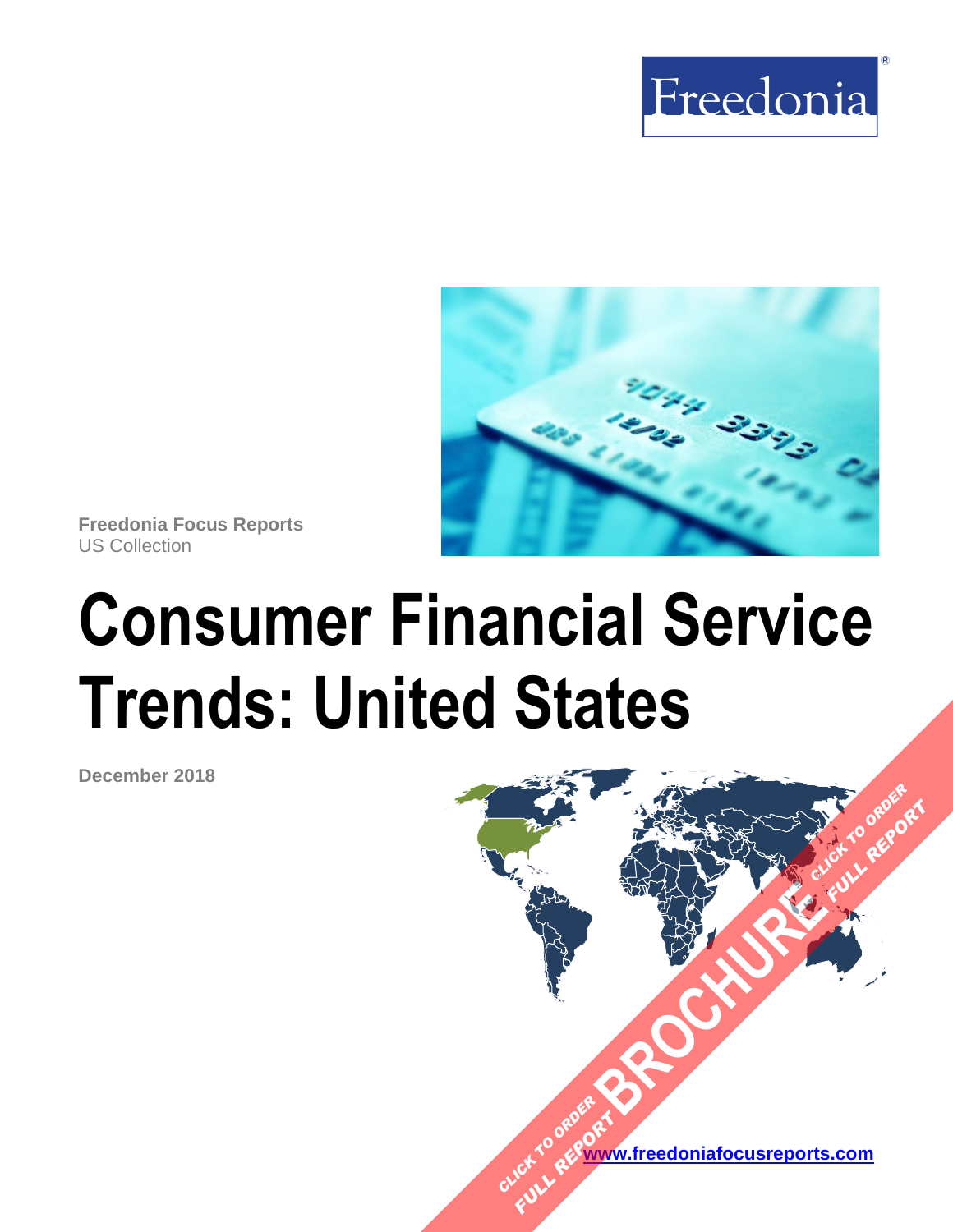## **Table of Contents**

| 1. Highlights                                                               | 3  |
|-----------------------------------------------------------------------------|----|
| 2. Market Overview                                                          | 4  |
| Attitudes Toward Money Management, Financial Institutions, & Discrimination | 4  |
| <b>African American Consumers</b>                                           | 4  |
| <b>Hispanic Consumers</b>                                                   | 5  |
| Perceptions of Discrimination                                               | 5  |
| <b>Wealth Trends</b>                                                        | 6  |
| Total US Household Net Worth Market Size                                    | 7  |
| <b>Wealth Distribution</b>                                                  | 8  |
| African American Household Net Worth Trends                                 | 8  |
| Hispanic Household Net Worth Trends                                         | 8  |
| African American & Hispanic Net Worth: Affluent Households                  | 9  |
| African American & Hispanic Net Worth: Generations                          | 9  |
| Asset & Debt Trends                                                         | 12 |
| The Influence of Homeownership                                              | 13 |
| Banking/Investment Account Ownership                                        | 14 |
| Liquid Assets & Stocks                                                      | 15 |
| <b>Banking Relationships</b>                                                | 18 |
| National Bank, Credit Union, Local Bank, & Internet Bank Usage              | 18 |
| Reasons for Choosing Primary Bank                                           | 19 |
| Factors Important to Opening a Checking Account                             | 20 |
| Analysis by Household Income                                                | 20 |
| Analysis by Age                                                             | 20 |
| Overdraft                                                                   | 21 |
| Analysis by Household Income                                                | 21 |
| Analysis by Age                                                             | 22 |
| Mobile Banking, Wallets, & Apps                                             | 23 |
| <b>Payment Choices</b>                                                      | 24 |
| Dollar Value Share, by Payment Instrument                                   | 24 |
| Per-Person Payment Value by Race/Ethnicity                                  | 24 |
| Credit Card User Wallet Share & Net Worth                                   | 25 |
| Credit Card Users, Cards Per User, & Wallet Share                           | 25 |
| <b>Revolvers Versus Transactors</b>                                         | 26 |
| Credit Card User Net Worth, by Race/Ethnicity                               | 26 |
| 3. About This Report                                                        | 27 |
| Scope                                                                       | 27 |
| Sources                                                                     | 27 |
| <b>Industry Codes</b>                                                       | 29 |
| Resources                                                                   | 30 |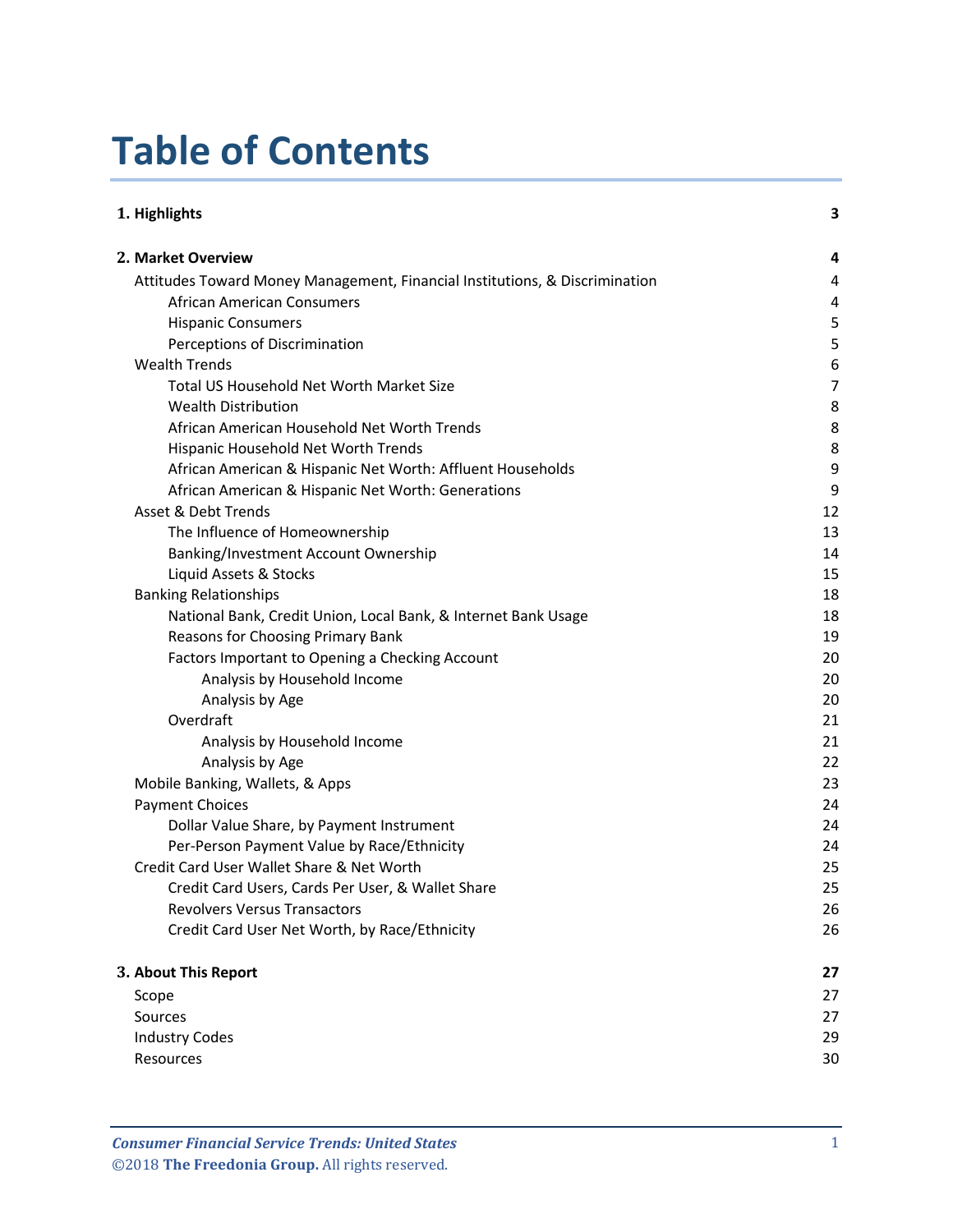# **List of Tables & Figures**

| Table 1   Total & Average US Household Net Worth by Race & Ethnicity, 2010 vs.         |    |
|----------------------------------------------------------------------------------------|----|
| 2019                                                                                   | 6  |
| Table 2   Total US Household Net Worth & Net Worth Share by Race & Ethnicity,          |    |
| 2010 vs. 2019                                                                          | 7  |
| Table 3   US Total, Average, & Median Household Net Worth by Generation, 2016          | 10 |
| Table 4   Average US Household Assets & Debt by Type & Race/Ethnicity, 2013 vs.        |    |
| 2016 (2016US\$ 000)                                                                    | 12 |
| Table 5   US Home Ownership Rate, Net Value, Value, & Debt by Race/Ethnicity,          |    |
| 2016 (2016US\$ 000)                                                                    | 13 |
| Table 6   US Banking/Investment Account Ownership by Account Value &                   |    |
| Race/Ethnicity, 2018                                                                   | 15 |
| Table 7   US Liquid Assets: Hshlds Own, Participation, & Avg Assets by Race/Ethnicity, |    |
| 2007 vs. 2016 (2016US\$)                                                               | 16 |
| Table 8   US Dir Held Stocks: Hshlds Own, Participate, & Avg Assets by Race/Ethnicity, |    |
| 2007 vs. 2016 (2016US\$)                                                               | 17 |
| Table 9   US Bank Usage, by Bank Type & Race/Ethnicity, 2018                           | 18 |
| Table 10   US Active Credit Card Users, Cards/User, & Wallet Share by Network/Type     |    |
| & Race/Ethnicity, 2017                                                                 | 25 |
| Table 11   NAICS & SIC Codes Related to Consumer Financial Services                    | 29 |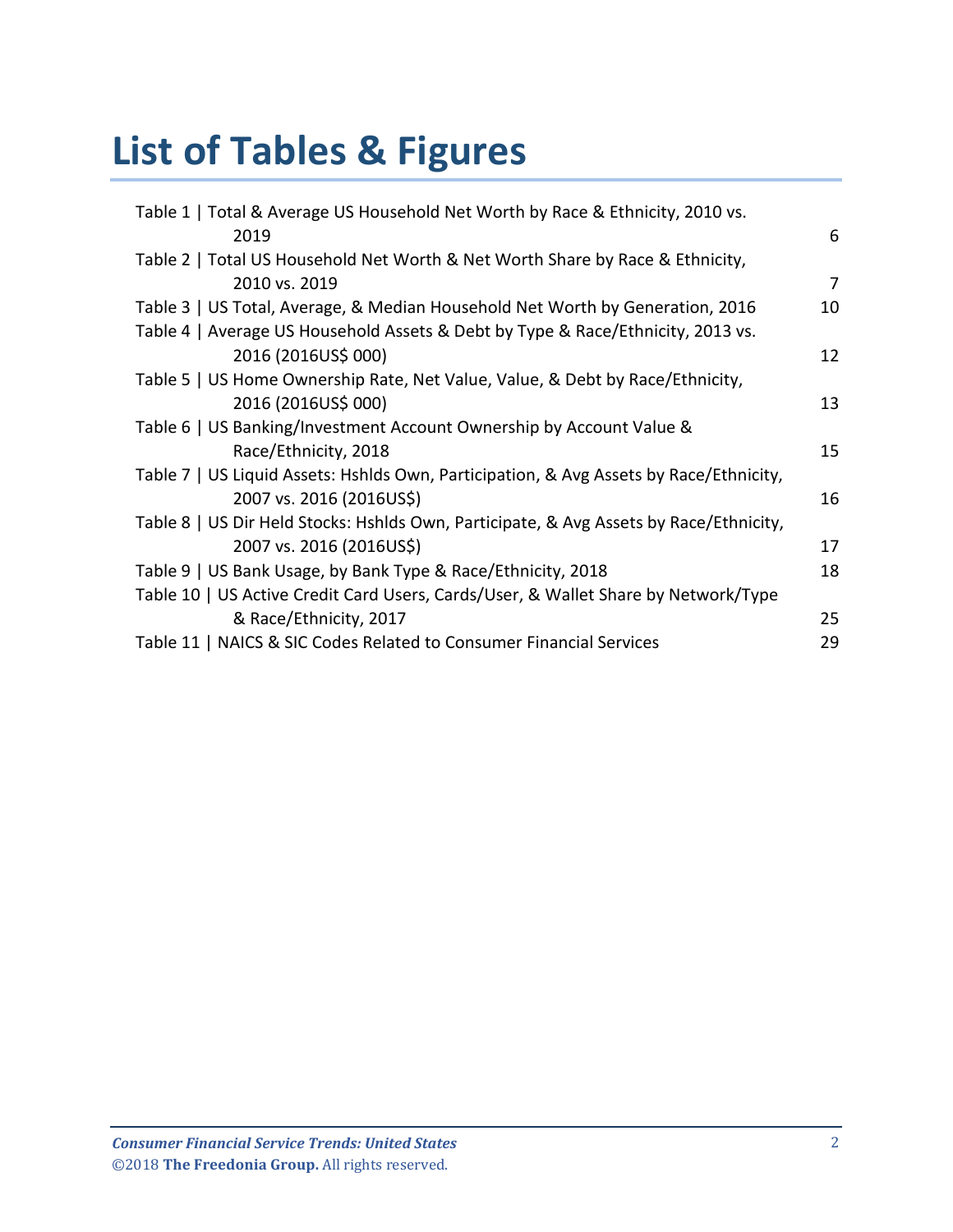# <span id="page-3-0"></span>**About This Report**

## <span id="page-3-1"></span>**Scope**

This report discusses US consumer financial service market trends in nominal US dollars between 2010 and 2019. Among the trends discussed are:

- household net worth by race/ethnicity, 2010 versus 2019
- household net worth and net worth share by race/ethnicity, 2010 versus 2019
- household net worth by generation, 2016<br>• average household assets and debt by type
- average household assets and debt by type and race/ethnicity, 2013 versus 2016
- homeownership rate, net value, value, and debt by race/ethnicity, 2016
- banking/investment account ownership by account value and race/ethnicity, 2018
- liquid assets: households that own, participation rate, and average assets by race/ethnicity, 2007 versus 2016
- directly held stocks: households that own, participation rate, and average assets by race/ethnicity, 2007 versus 2016
- bank usage by bank type and race/ethnicity, 2018
- active credit card users, cards per user, and wallet share by card network/type and race/ethnicity, 2017

A full outline of report items by page is available in the Table of Contents.

Freedonia quantifies trends in various measures of growth and volatility. Growth (or decline) expressed as an average annual growth rate (AAGR) is the least squares growth rate, which takes into account all available datapoints over a period. The volatility of datapoints around a least squares growth trend over time is expressed via the coefficient of determination, or r<sup>2</sup>. The most stable data series relative to the trend carries an r<sup>2</sup> value of 1.0; the most volatile – 0.0. Growth calculated as a compound annual growth rate (CAGR) employs, by definition, only the first and last datapoints over a period. The CAGR is used to describe forecast growth, defined as the expected trend beginning in the base year and ending in the forecast year. Readers are encouraged to consider historical volatility when assessing particular annual values along the forecast trend, including in the forecast year.

## <span id="page-3-2"></span>**Sources**

*Consumer Financial Service Trends: United States* (FF95068) is based on *[The Financial](https://www.packagedfacts.com/Financial-Services-African-Americans-Hispanics-12082580/?progid=89534)  [Services Market: African Americans and Hispanics,](https://www.packagedfacts.com/Financial-Services-African-Americans-Hispanics-12082580/?progid=89534)* a comprehensive industry study published by Packaged Facts. That report's primary research includes national online consumer surveys of US adults (age 18+) that Packaged Facts conducts on a regular basis to measure consumer purchasing patterns and attitudes for various products and services.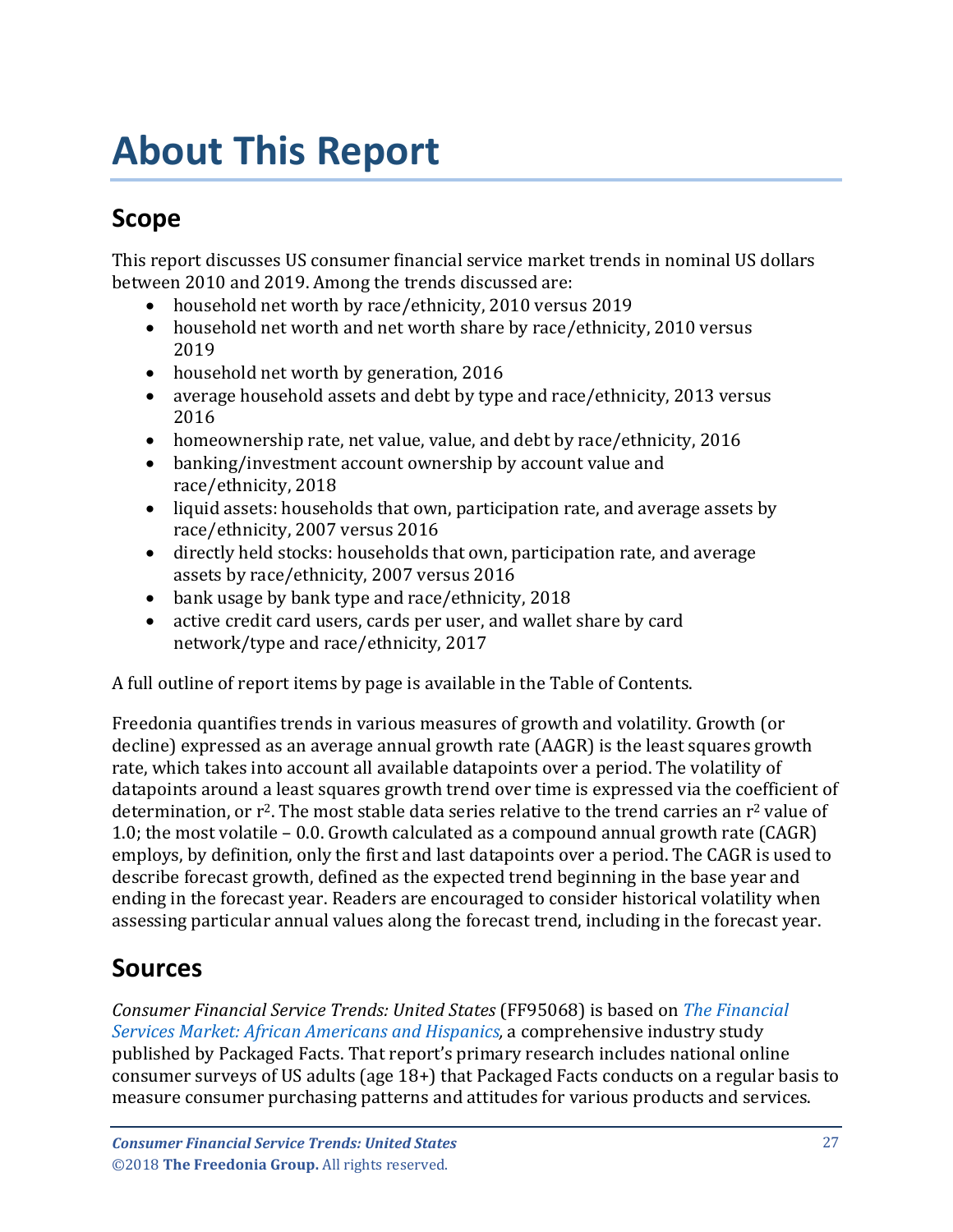#### **About This Report**

These proprietary Packaged Facts surveys have a sample size of approximately 2,000, screened for response quality, and representative of the US population on the demographic measures of age, gender, geographic region, race/ethnicity, household income, and the presence/absence of children in the household.

Packaged Facts' consumer analysis also drew on national consumer survey data licensed by Simmons Research LLC. On a quarterly basis, Simmons releases 12-month aggregations of booklet-based survey results from a large and random sample (approximately 25,000 for each quarterly release) that accurately represents the US population. This database allows for historical trending and detailed consumer profiles across various demographic and psychographic measures as well as product and service categories. Results from the 12 month Summer 2009-2018 surveys are analyzed.

The report featured analysis based on data from several US government sources: The Consumer Expenditures Survey, published by the US Bureau of Labor Statistics; and the Diary of Consumer Payment Choice, Survey of Consumer Payment Choice, and the Survey of Consumer Finances, each of which is published by the Federal Reserve.

The Consumer Expenditures Survey (CE) used a representative sample to estimate the spending habits of the US civilian non-institutional population. It contains an interview component and a diary component. For the Diary Survey, about 7,000 consumer units (CUs) are sampled each year. Each CU keeps a diary for two 1-week periods, yielding approximately 14,000 diaries a year. The Interview Survey, selected on a rotating panel basis, collects data from about 7,000 CUs each quarter. With the rotating panel, some CUs rotate out of the survey each quarter, while others rotate in. Each consumer unit is interviewed once per quarter, for four consecutive quarters.

Diary data provided in the report was analyzed via SPSS statistical software. Individual weights provided in the dataset were applied.

Conducted using a nationally representative sample of US consumers, the Federal Reserve's Diary of Consumer Payment Choice is a survey designed to study the purchase and payment behavior of US consumers. Participants are asked to record information on all transactions (purchases, bill payments, deposits, withdrawals, etc.) conducted during an assigned consecutive three-day period. Data provided by the Diary are limited to consumer payments; business and government payments are not covered. The Diary provides data on consumer payment volume and value, including data on cash payments. The Diary was first conducted in 2012 and was conducted again in 2015, and 2016, and 2017. Data are collected during the month of October, which tends to have very small seasonal effects. The Diary complements the Survey of Consumer Payment Choice, described below.

Conducted annually by the Federal Reserve, the Survey of Consumer Payment Choice is conducted to gain a comprehensive understanding of the cash and noncash payment behavior of US consumers. The Survey includes estimates of the number of consumer payments, rate of adoption, and share of consumers using common payment instruments,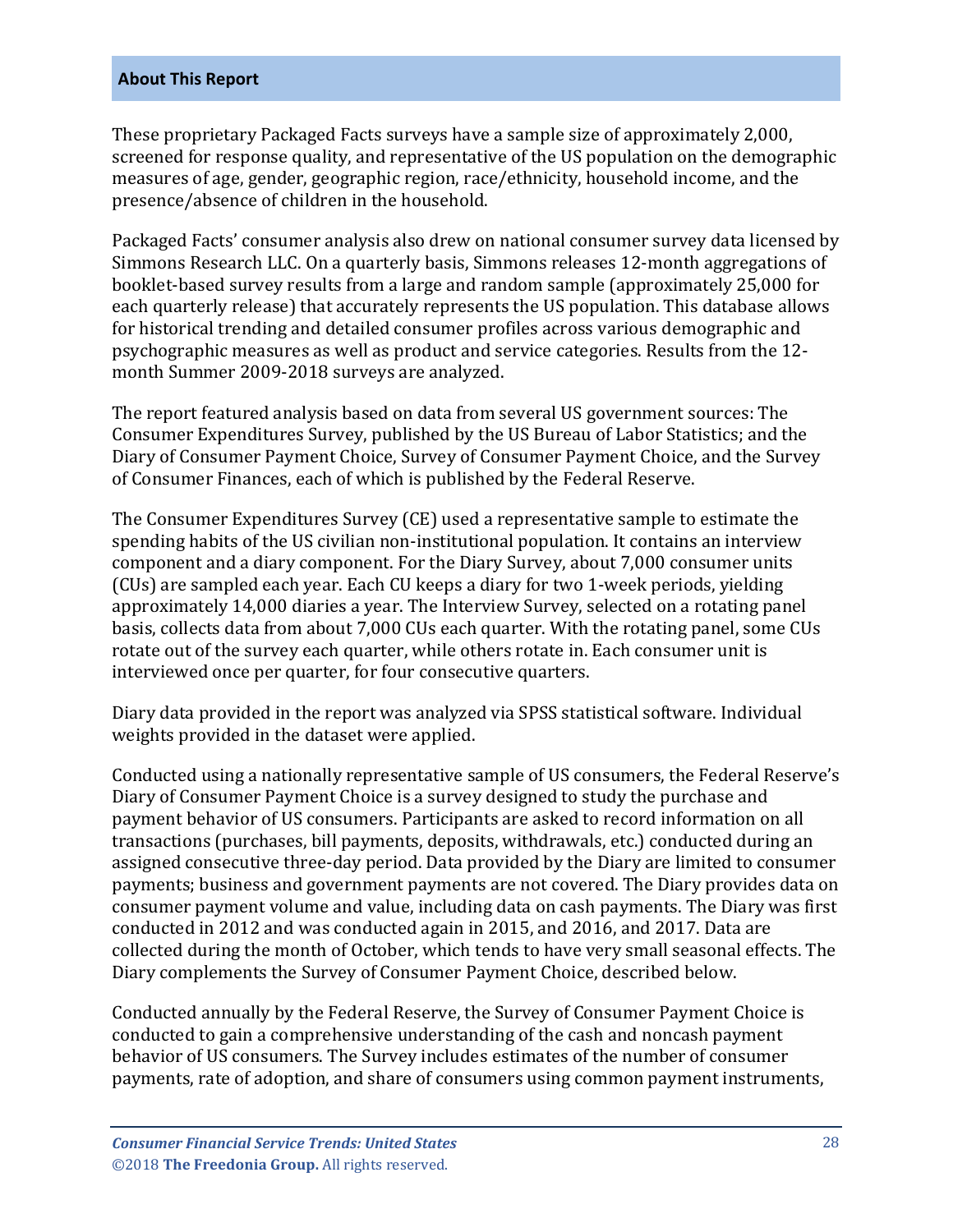#### **About This Report**

including cash, checks, money orders, traveler's checks, debit cards, credit cards (including charge cards), prepaid cards, online banking bill payments, and bank account number payments – plus payments made directly from consumers' income sources.

The Survey of Consumer Finances (SCF) is normally a triennial cross-sectional survey of US families. The survey data include information on families' balance sheets, pensions, income, and demographic characteristics. Information is also included from related surveys of pension providers and the earlier such surveys conducted by the Federal Reserve Board. No other study for the country collects comparable information. Data from the SCF are widely used, from analysis at the Federal Reserve and other branches of government to scholarly work at the major economic research centers. 6,500 families were interviewed in the 2016 survey.

With one exception, population estimates used in this report are based on the Current Population Survey (CPS), sponsored jointly by the US Census Bureau and the US Bureau of Labor Statistics. The reference population is the US population of civilian adults aged 18 and older. CPS population estimates are also used to create nationally representative samples for each of the four government surveys listed above.

Specific sources and additional resources are listed in the Resources section of this publication for reference and to facilitate further research.

<span id="page-5-1"></span>

| Table 11   NAICS & SIC Codes Related to Consumer Financial Services             |                                                                             |                                           |                                                                 |  |  |
|---------------------------------------------------------------------------------|-----------------------------------------------------------------------------|-------------------------------------------|-----------------------------------------------------------------|--|--|
| <b>NAICS/SCIAN 2007</b><br><b>North American Industry Classification System</b> |                                                                             | <b>SIC</b>                                |                                                                 |  |  |
|                                                                                 |                                                                             | <b>Standard Industrial Classification</b> |                                                                 |  |  |
| 522110                                                                          | <b>Commercial Banking</b>                                                   | 6021                                      | National Commercial Banks                                       |  |  |
| 522120                                                                          | Savings Institutions                                                        | 6022                                      | State Commercial Banks                                          |  |  |
| 522210                                                                          | <b>Credit Card Issuing</b>                                                  | 6035                                      | Savings Institutions, Federally Chartered                       |  |  |
| 522220                                                                          | Sales Financing                                                             | 6036                                      | Savings Institutions, Not Federally Chartered                   |  |  |
| 522292                                                                          | <b>Real Estate Credit</b>                                                   | 6099                                      | Functions Related to Depository Banking, NEC                    |  |  |
| 522293                                                                          | International Trade Financing                                               | 6141                                      | <b>Personal Credit Institutions</b>                             |  |  |
| 522294                                                                          | Secondary Market Financing                                                  | 6153                                      | Short-Term Business Credit Institutions, except<br>Agricultural |  |  |
| 522298                                                                          | All Other Nondepository Credit Intermediation                               | 6159                                      | Miscellaneous Business Credit Institutions                      |  |  |
| 522320                                                                          | Financial Transactions Processing, Reserve,<br>and Clearinghouse Activities | 7389                                      | <b>Business Services, NEC</b>                                   |  |  |

## <span id="page-5-0"></span>**Industry Codes**

Source: US Census Bureau

## **Copyright & Licensing**

The full report is protected by copyright laws of the United States of America and international treaties. The entire contents of the publication are copyrighted by The Freedonia Group.